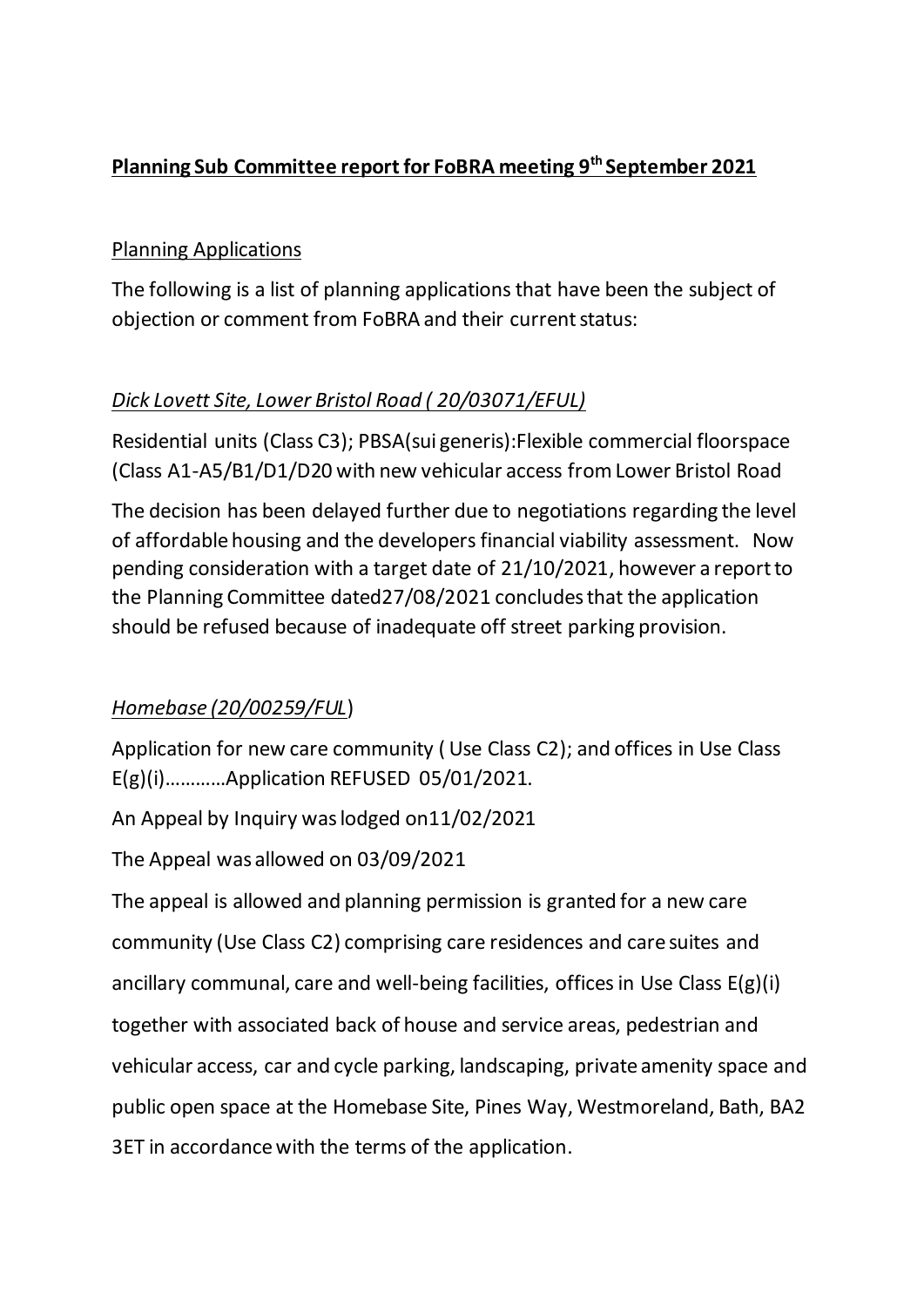The Appeal was allowed on 03/09/2021

20 January 2020,

## *The Scala/Co-op, Shaftesbury Road, Oldfield Park (20/00552/FUL)*

Application to provide new extensions to improve retail store; new community space; 20No apartments; student accommodation of 96 bedrooms; residential block (C3) including 12No one bedroom apartments…a mix of affordable and market.

A revised planning application was submitted on 19/01/2021 and was REFUSED on 07/05/2021, although there no mention was made in the decision regarding the provision of 96 PBSA to be inappropriate in this are, just scale and massing of the proposed building.

## *Regency Laundry, Lower Bristol Road.(20/03166/FUL)*

155No Co-living studios; shared kitchen, living , communal areas totalling 494sqm: 261 sq m co-working space; 155 cycle spaces and 2 carpark spaces.

The decision has been delayed with negotiations continuing regarding provision of affordable housing. A revised offer has been submitted by the developer ( without prejudice) . There remains a fundamental disagreement that Policy C9 applies in the case of co-living schemes……revised target date is shown as 26/08/2021.

#### Hartwells Garage, Upper Bristol Road, Newbridge (19/01854/OUT)

#### Appeal Allowed

• The development proposed is in outline with all matters reserved except for access and layout comprising the demolition of the existing buildings on the site; construction of replacement buildings ranging in height from 3 to 5 storeys providing a mixed-use development comprising up to 104 residential units (Class C3 Use), up to 186 student bedrooms (Sui Generis Use), and a commercial retail unit (flexible A1/A3 Use);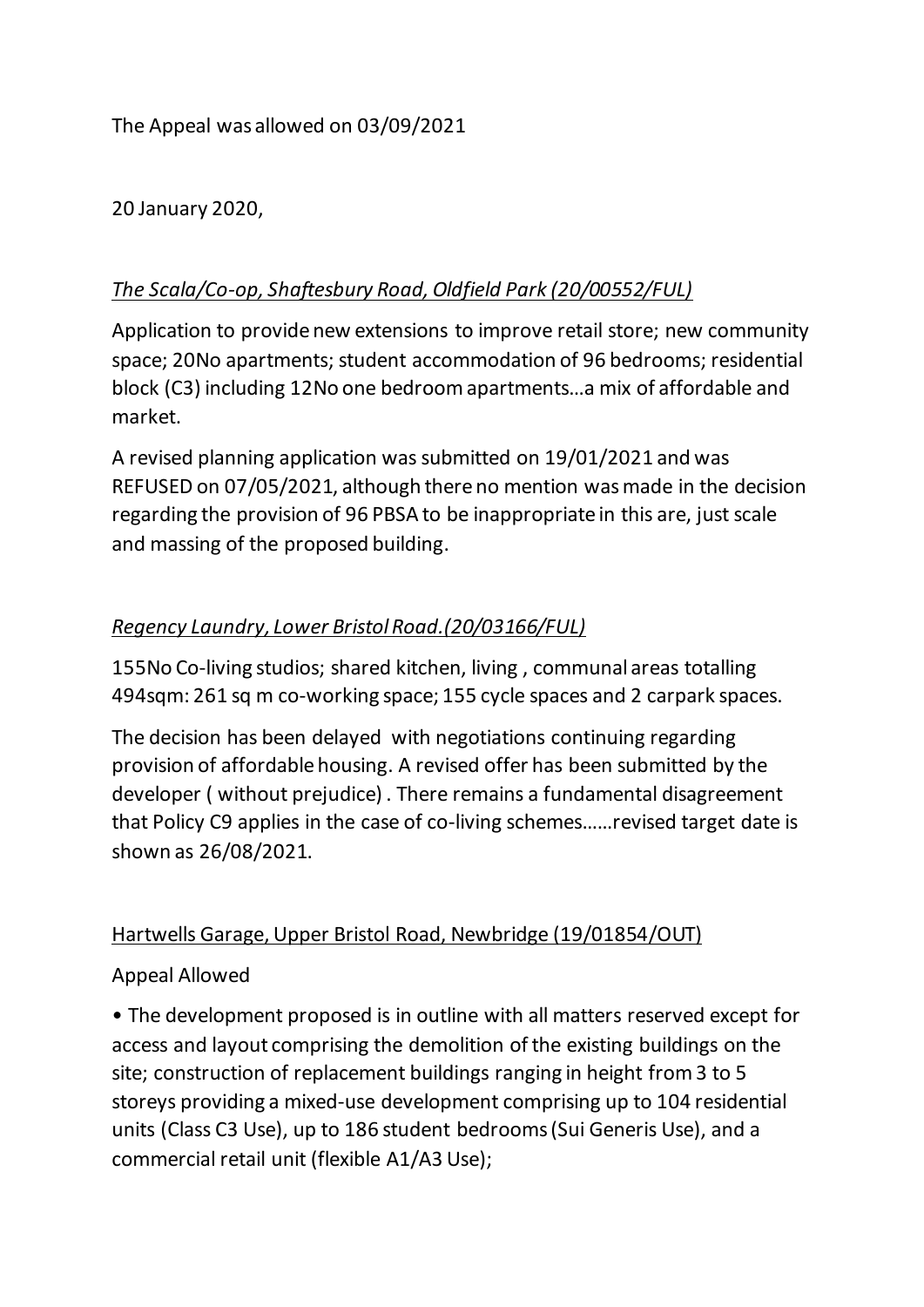formation of new vehicular access from Newbridge Road, construction of new access ramp, and provision of vehicle parking spaces; provision of new shared bicycle and pedestrian sustainable transport route through the site and formation of new access and linkages on the eastern and western boundary; and provision of hard and soft landscaping scheme across entire site.

## *Bristol Airport Appeal*

We have objected to Bristol Airports Appeal against NSC's refusal of their planning application to expand the airports throughput of 10ppa to12ppa

#### Other Matters

#### *Local Plan Partial Update Options Consultation*

BaNES the public consultation took place from  $7<sup>th</sup>$  January to 18<sup>th</sup> February 2021 . This has now been published and is out for public consultation **from 27th August to 8th October with details from BaNES web site as follows:**

We are asking for your views on the 'soundness' and legal compliance (including with the duty to cooperate) of the Regulation 19 (Publication) Local Plan.

In accordance with the National Planning Policy Framework to be found sound the Local Plan has to be positively prepared, justified, effective and consistent with national policy.

Any comments should be made using the Regulation 19 Representation Form.

The Form is in two parts: the first Part A only needs to completed once and Part B should be completed for each representation made and returned along with a single completed Part A.

All comments must be received by 23.59 on 8th October and submitted online or by post to: Planning Policy Team, Lewis House, Manvers Street, Bath BA1 1JG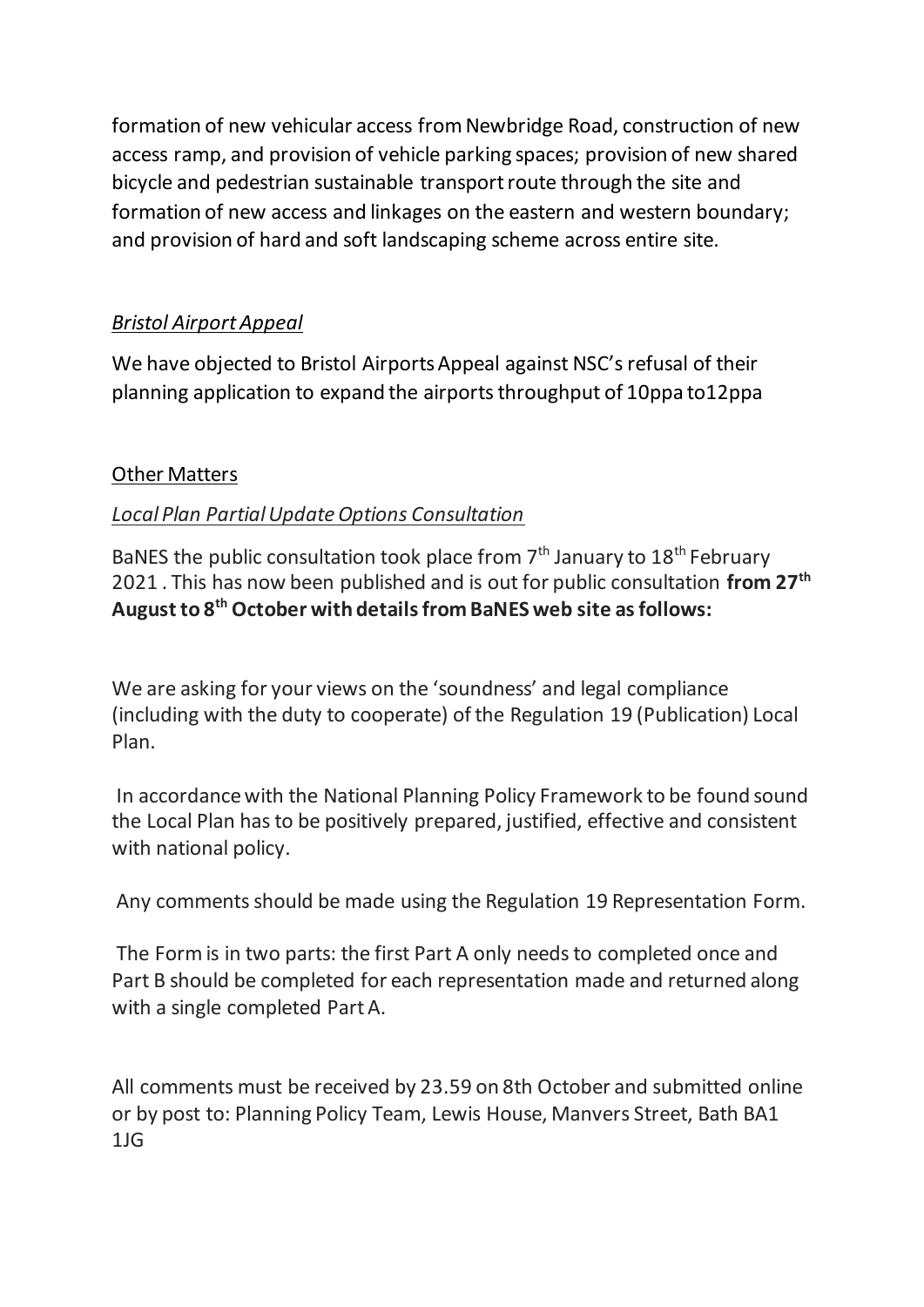Copies of the form are available to download on our website. Along with a Statement of Representation Procedure which gives guidance on submitting representations.

If you are having difficulty in submitting representations please contact planning policy@bathnes.gov.uk or call 01225 39 40 41 (Option 6)

How to view and respond to the Supplementary Planning Documents consultations

From the 27th August the Supplementary Planning Documents be viewed online here:

https://beta.bathnes.gov.uk/energy-efficiency-retrofitting-and-sustainableconstruction-SPD-consultation https://beta.bathnes.gov.uk/transport-and-development-SPD-consultation https://beta.bathnes.gov.uk/HMO-SPD-consultation

Separate online forms are available for you to comment on the proposed SPDs

What happens next

This consultation will be open until 8th October 2021. After it has closed, we'll publish the results on our website.

Responses received on the Local Plan Partial Update will be submitted alongside the Draft Plan for examination by a planning inspector, appointed by the Secretary of State.

Project timeline: Local Plan Partial Update

Winter 2021 to 2022

Plan submission for examination by a planning inspector, appointed by the Secretary of State (Regulation 21)